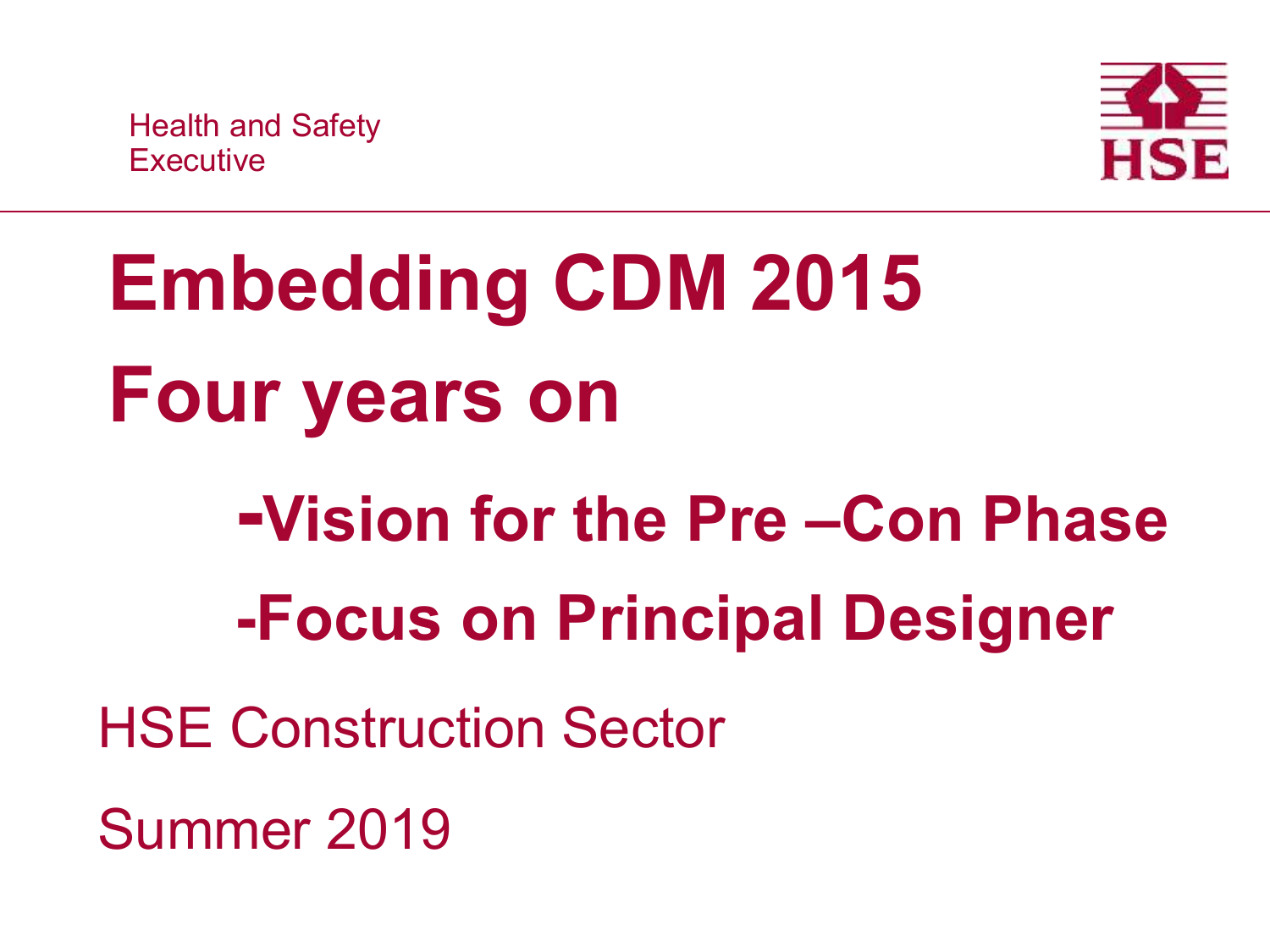#### **Embedding CDM 2015**



- Three new priorities;
	- 1. Persuading Clients and their advisers that investment in planning the Pre-con stage will pay off.
	- 2. Working with Principal Designers to establish good practice
	- 3. Ensuring that the benefits of digital technologies for H&S are realised – application during design and planning leading to improved outcomes on site.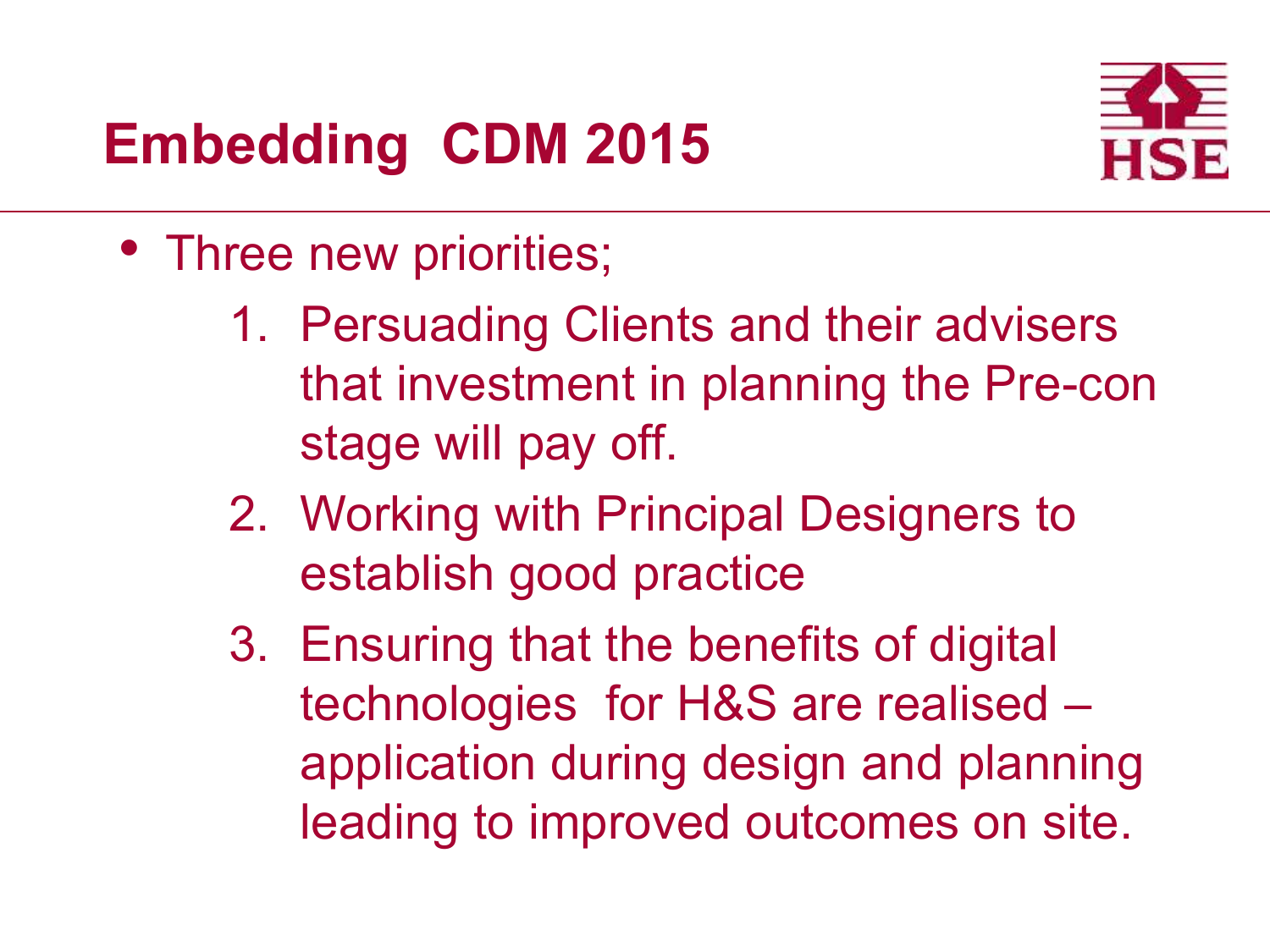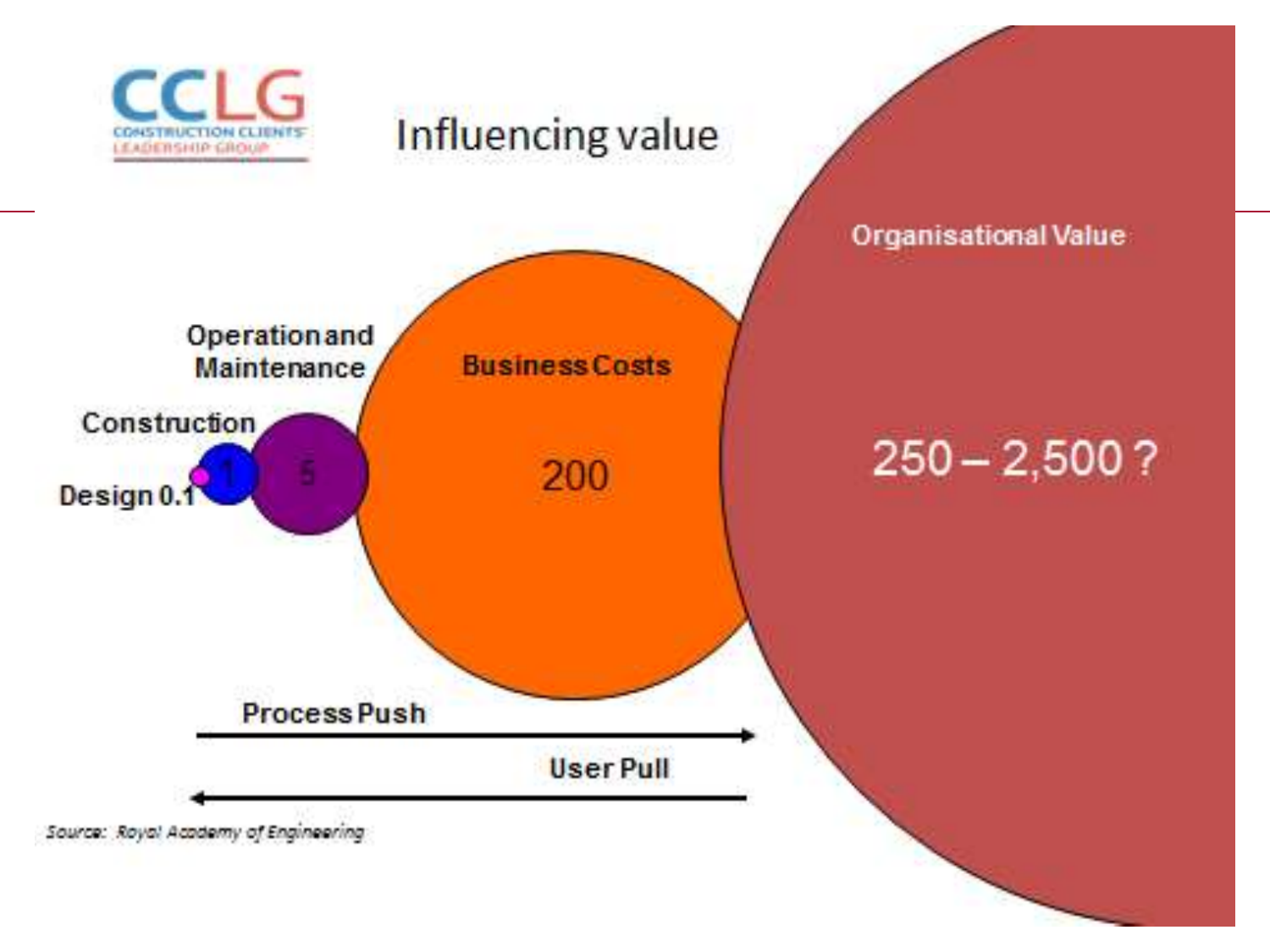## **Fatal injuries & ill health in workers**



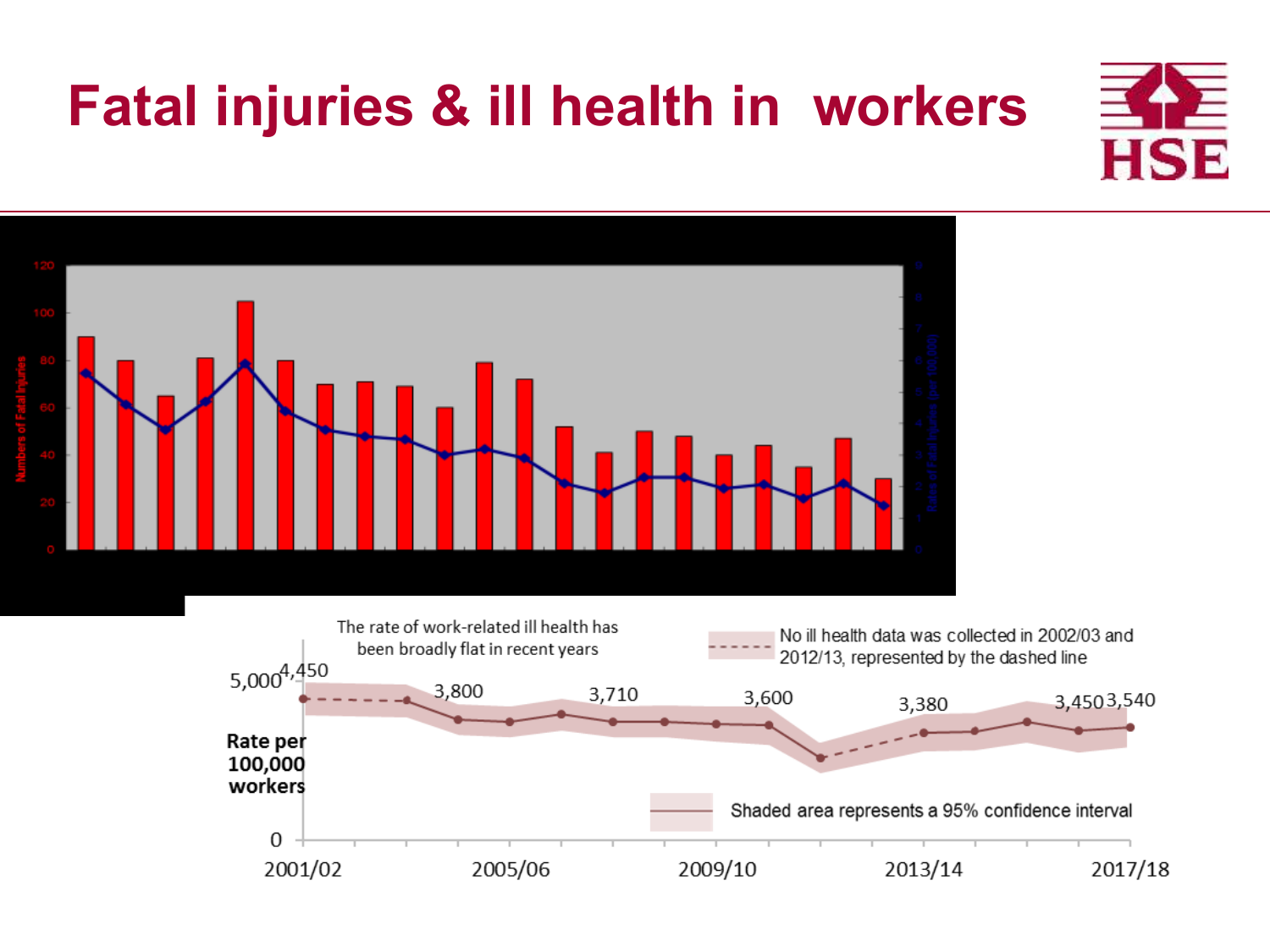## **Good Practice for Principal Designers**



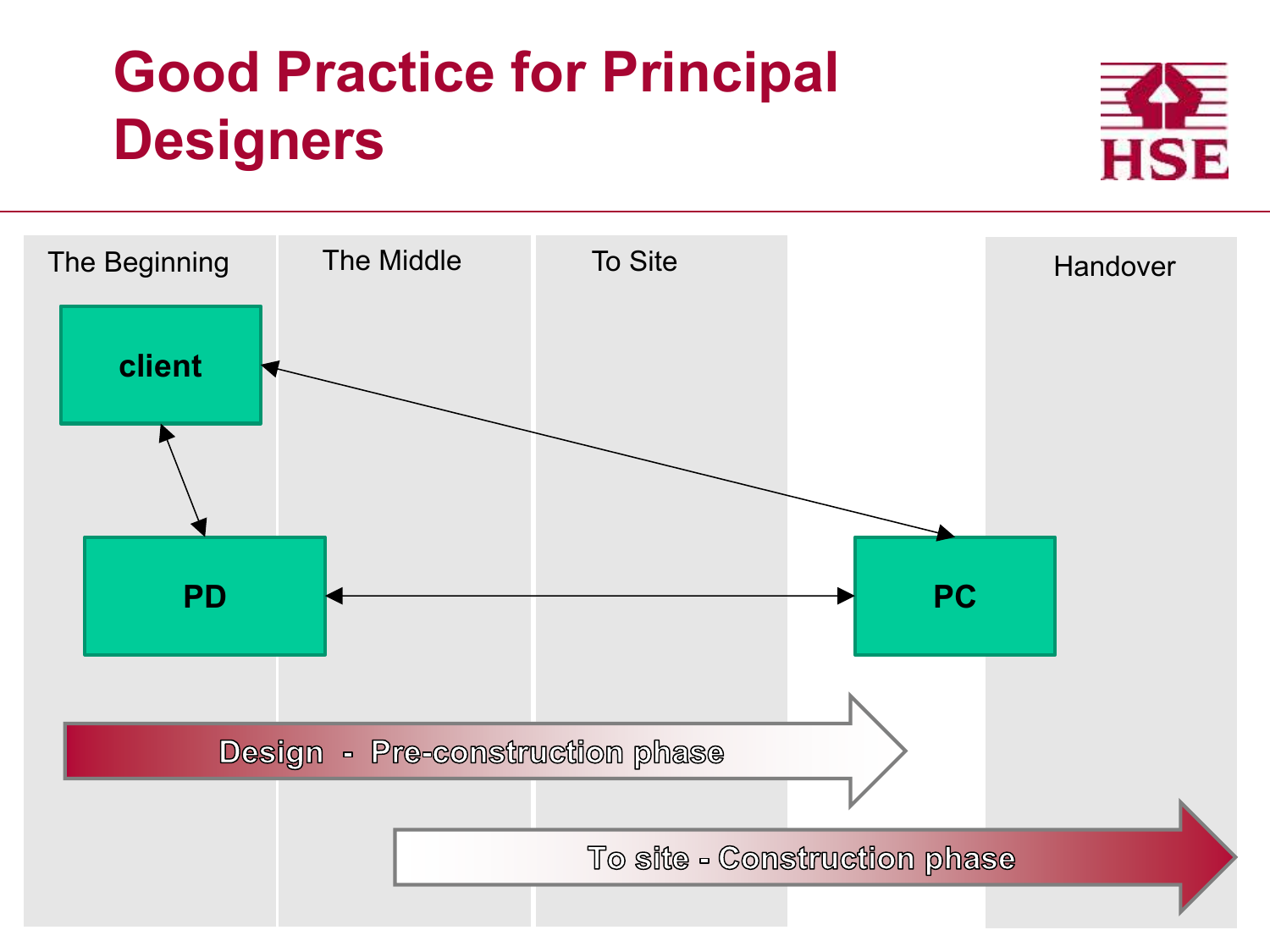## **Current Negatives for Principal Designers**



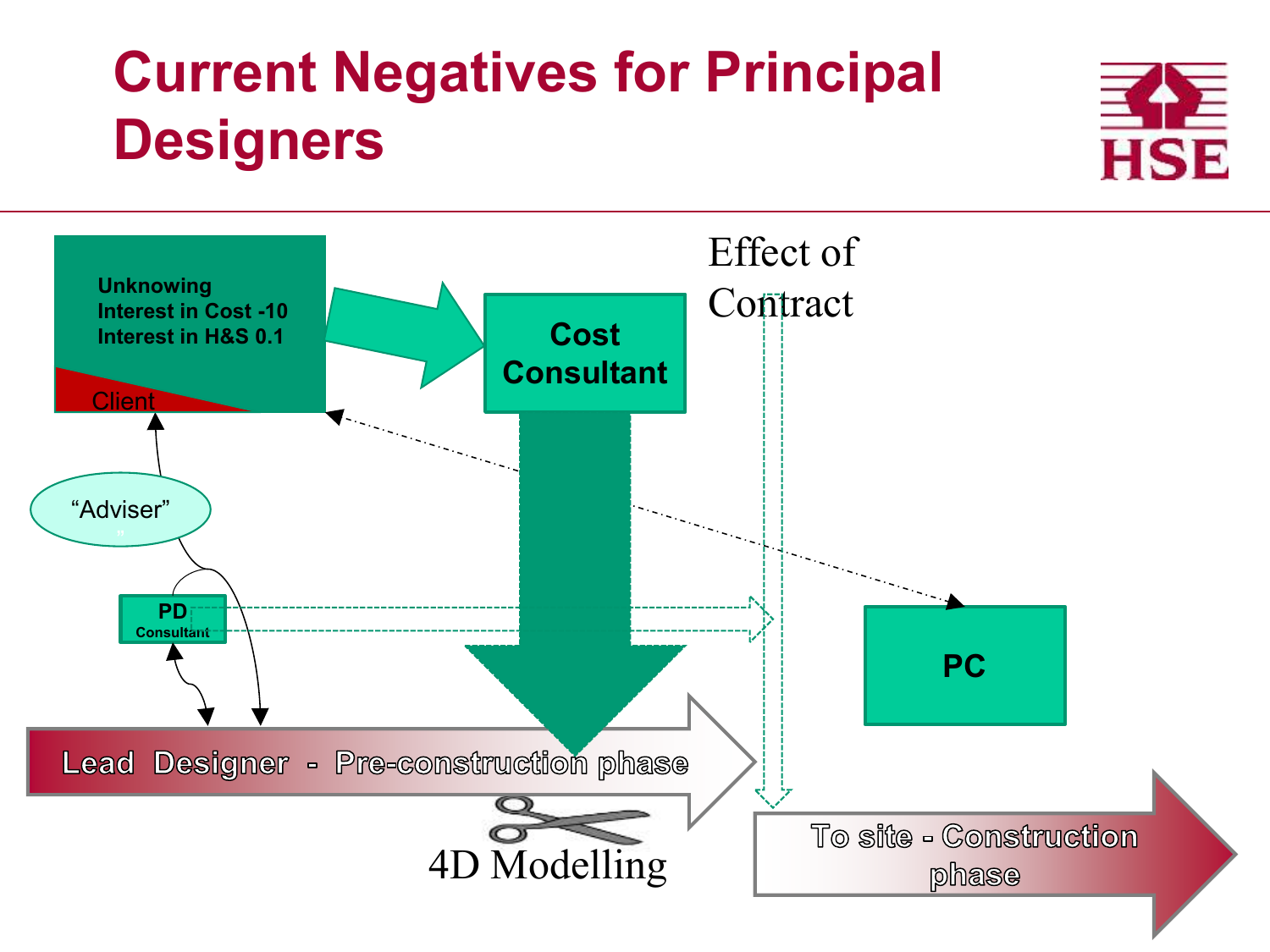#### **Good Practice for Principal Designers**



#### Well structured Project Management System

**client**

#### **Principal Designer led risk and the principal Designer led risk** management

#### incipal Contractor led risk management

**Design - Fre-construction ph.** 

To site - Construction pnase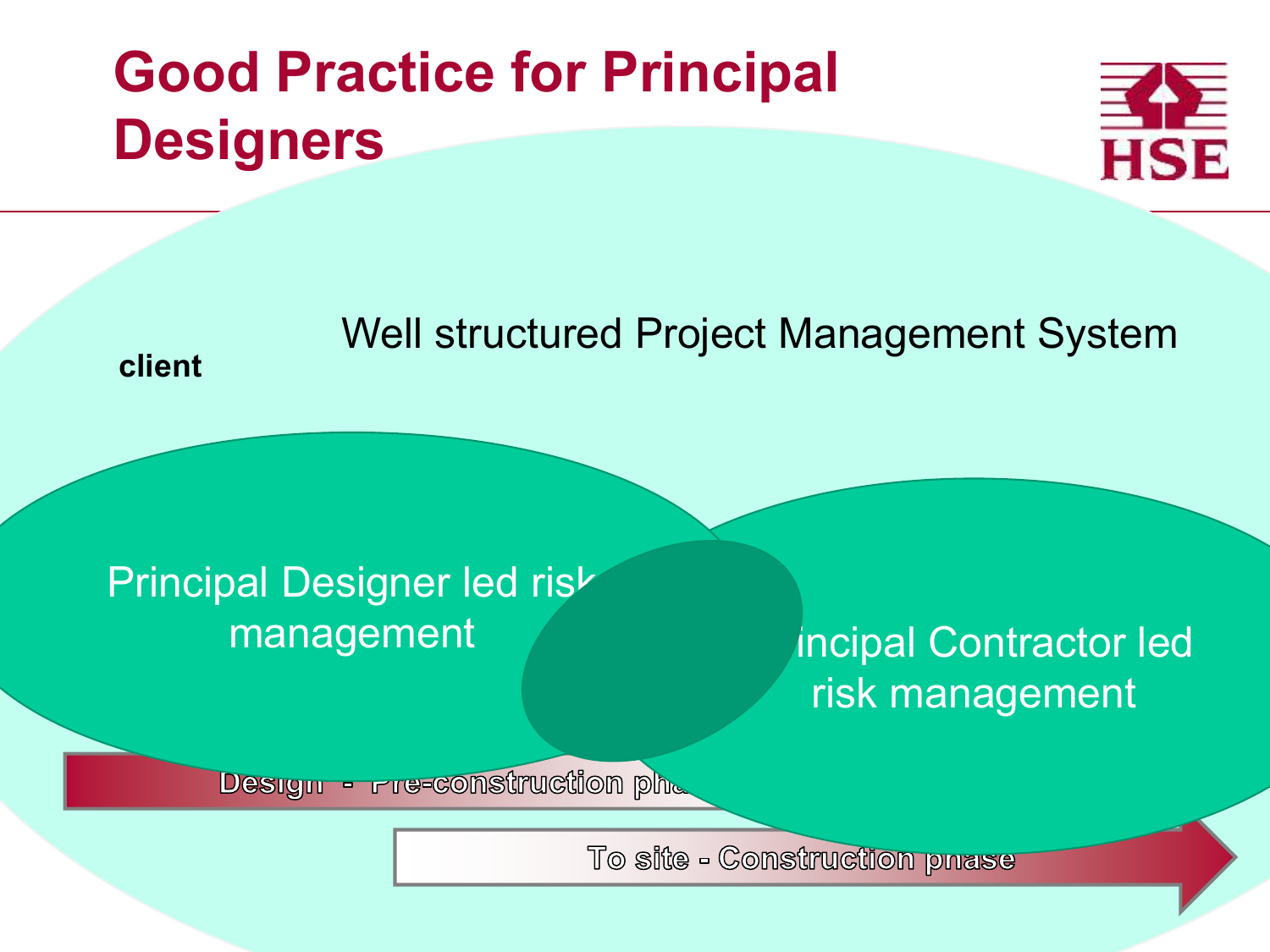# **The Beginning**



- The Client Logically and legally it all starts with the Client
	- The Brief
	- PCI
	- EIR Expectations for BIM- BIM 4 H&S
	- Resources, CDE, Digital Twin etc
	- Time
		- Reg 4 (1) a. A client must make suitable arrangements for managing a project, including the allocation of sufficient time and other resources.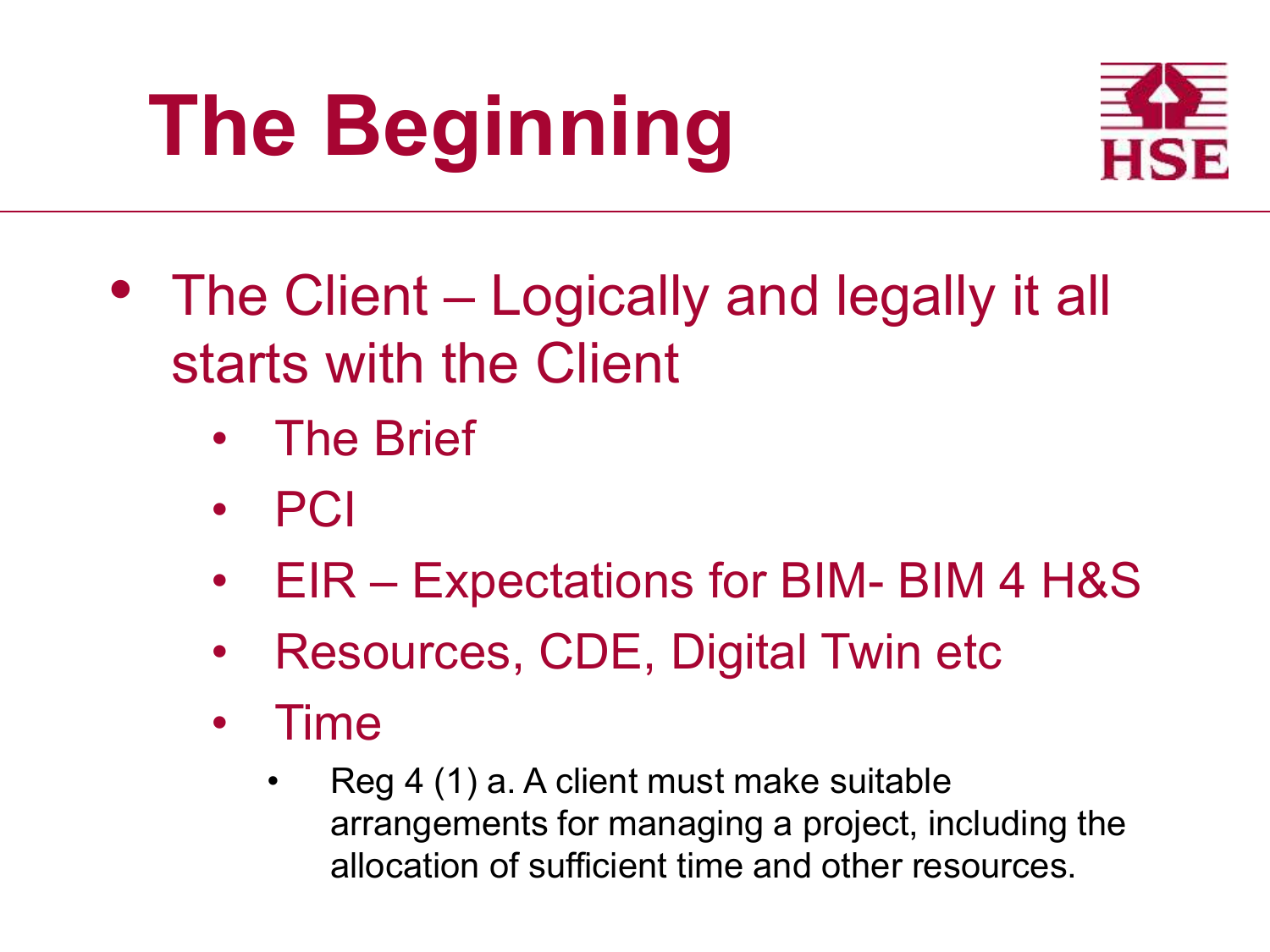

- Planning a new Road- at the Options stage
- Using a GIS Platform to collaborate
	- *"A major benefit of the digitised, GIS-based SafetyWeb approach has been the creation of one single source of contemporary 'truth' that supports compliance with both the CDM Regulations and the 'Management Regulations'. Traditionally, this information would have been held in several different spreadsheet systems maintained independently by different design disciplines across multiple offices. On a current project, the live system has delivered significant efficiencies for multi-office working with up to 300 staff interacting with the single dataset from throughout the UK and overseas."* Andrew Finch Operations Director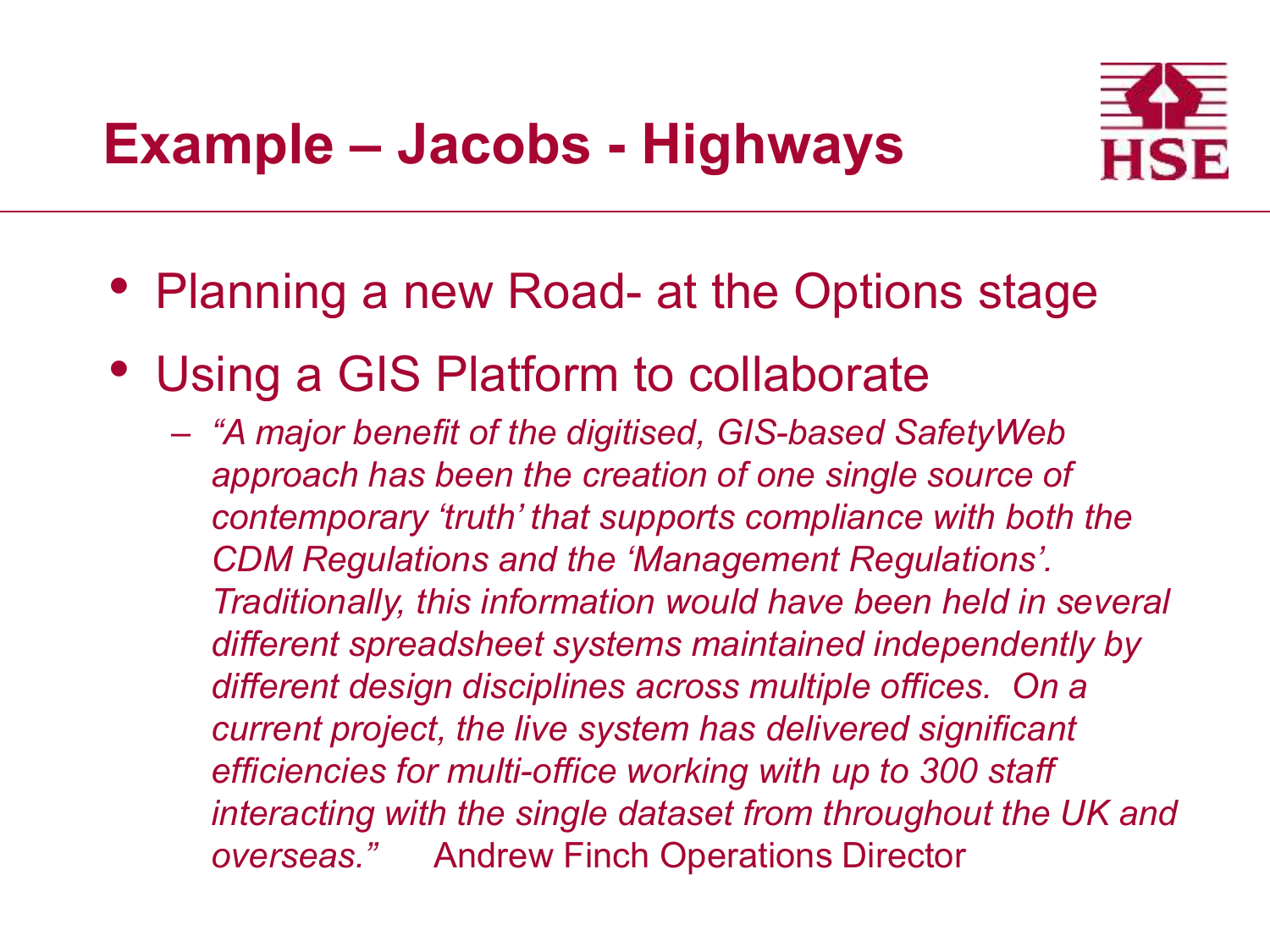## **Plan, Manage, Monitor – the PD Role The beginning**

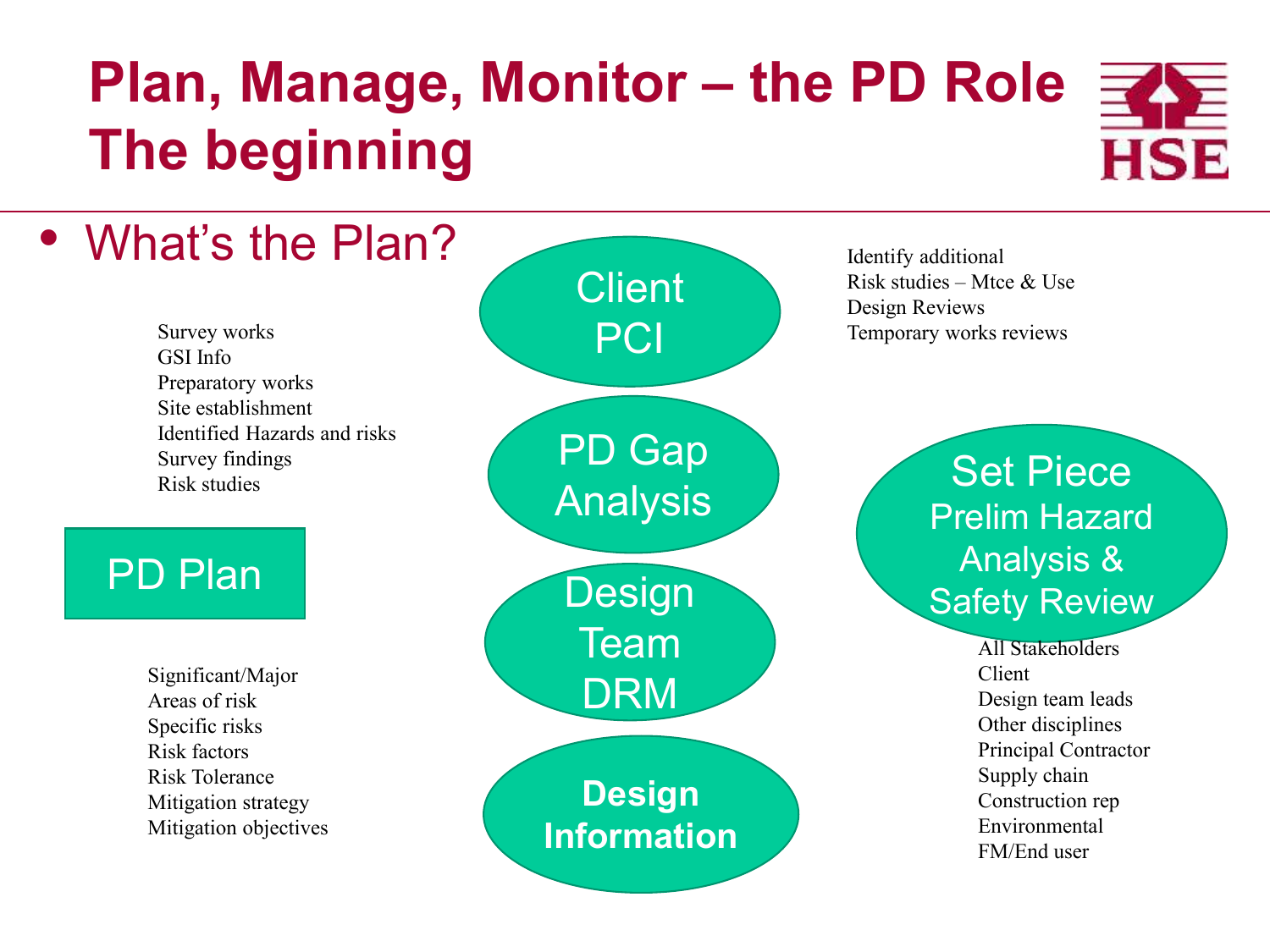#### **PD Manage and Monitor The middle**

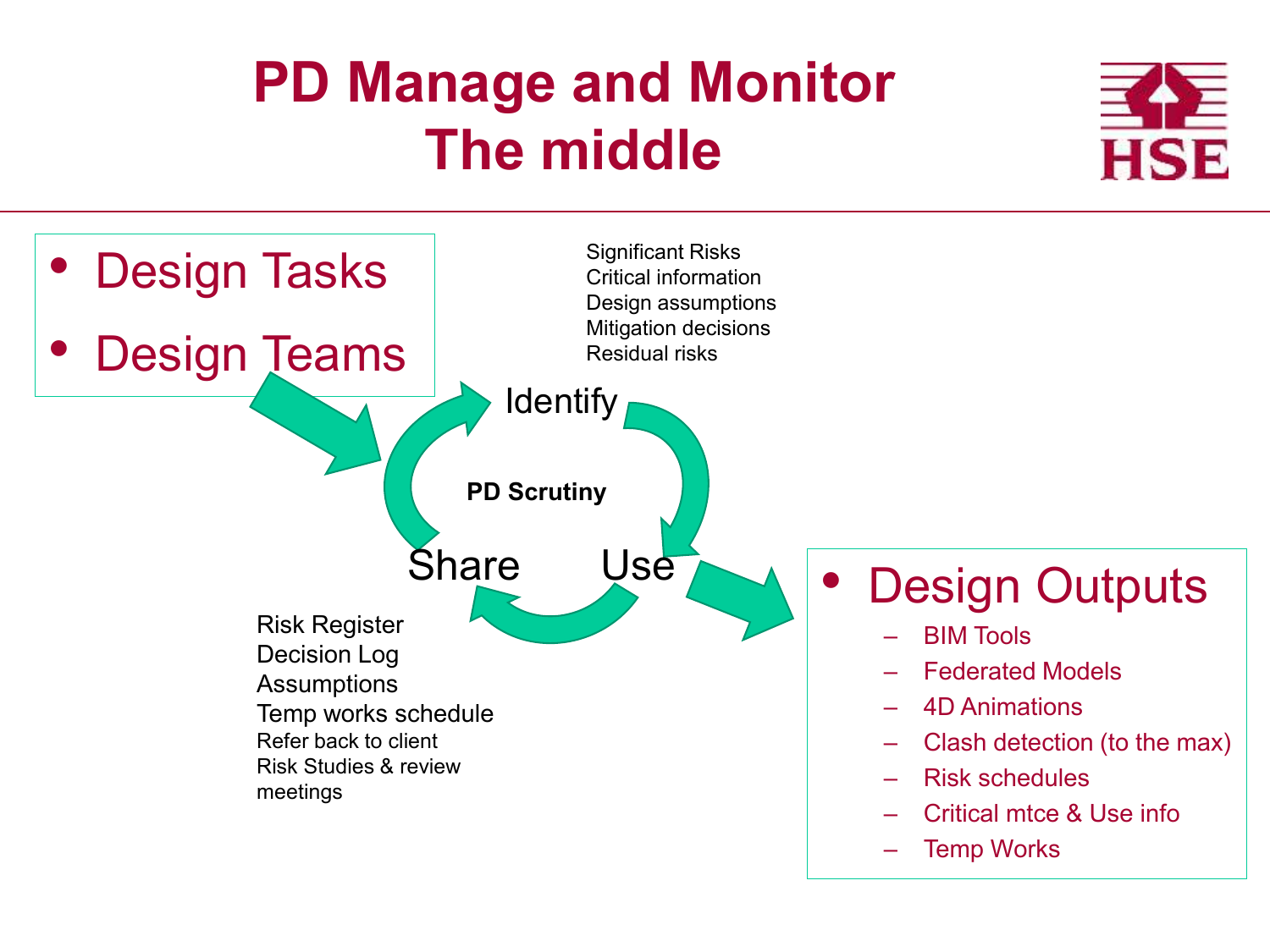#### **The Heart of the PD Role- RISK !**



## Co-ordinating Health & Safety **Matters** Clash Detection Model Federation BIM Tools

4D Modelling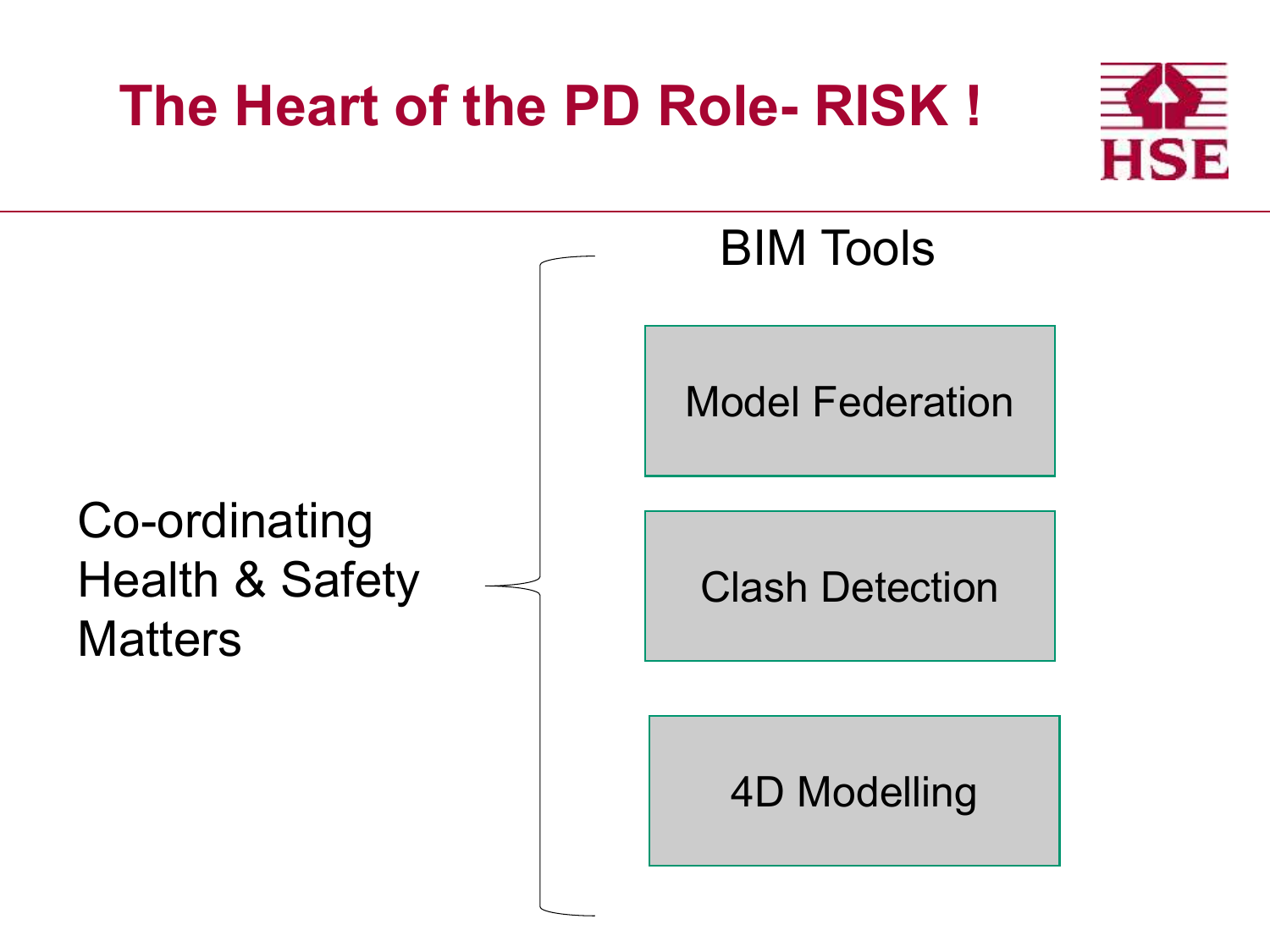#### **Going Deeper The Principles of Prevention**



(a) avoid risks;

(b) evaluate the risks which cannot be avoided;

(c) combat the risks at source;

(d) adapt the work to the individual, especially regarding the design of workplaces, the choice of work equipment and the choice of working and production methods, with a view, in particular, to alleviating monotonous work, work at a predetermined work rate and to reducing their effect on health;

(e) adapt to technical progress;

(f) replace the dangerous by the non-dangerous or the less dangerous;

(g) develop a coherent overall prevention policy which covers technology,

organisation of work, working conditions, social relationships and the influence

of factors relating to the working environment;

(h) give collective protective measures priority over individual protective measures; and

(i) give appropriate instructions to employees.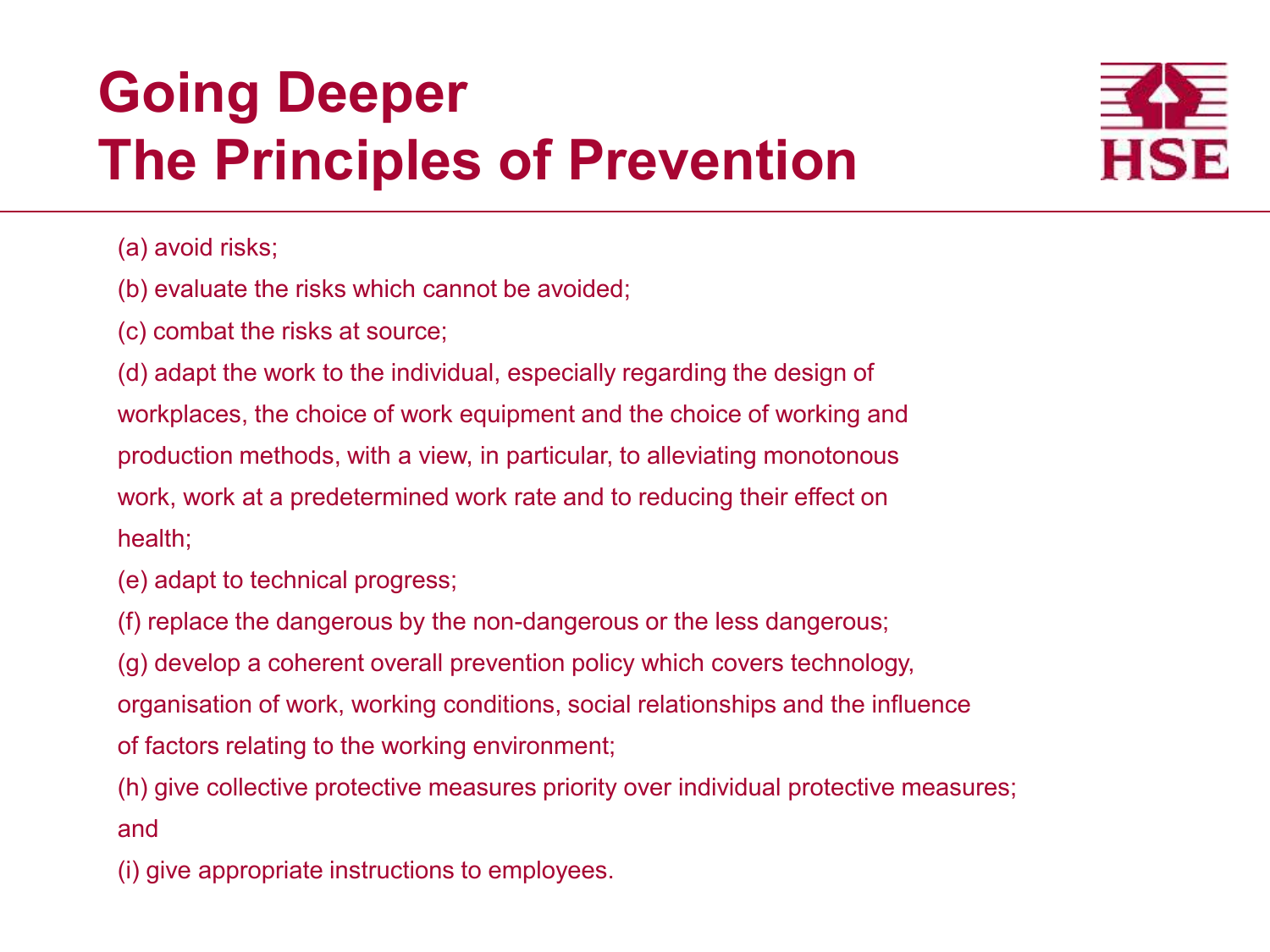#### **Risk Information – in Design**



•Once the risks have been considered, the level of detail in the information provided to those who need it should be proportionate to the risks remaining. Insignificant risks can usually be ignored, as can those arising from routine construction activities, unless the design worsens or significantly alters these risks. L153 para 83

•PAS 1192-6:2018 Use of Symbols and Risk Registers

Design Symbol **Risk Symbols - Register** Key Design Decisions The Specific risk named Design Assumptions **Fully** Assessed Major Risks Who is responsible Not risk ranked, a narrative **Prioritised** and managed



Critical Information **Specific mitigation stated** 

#### The Beginning To Site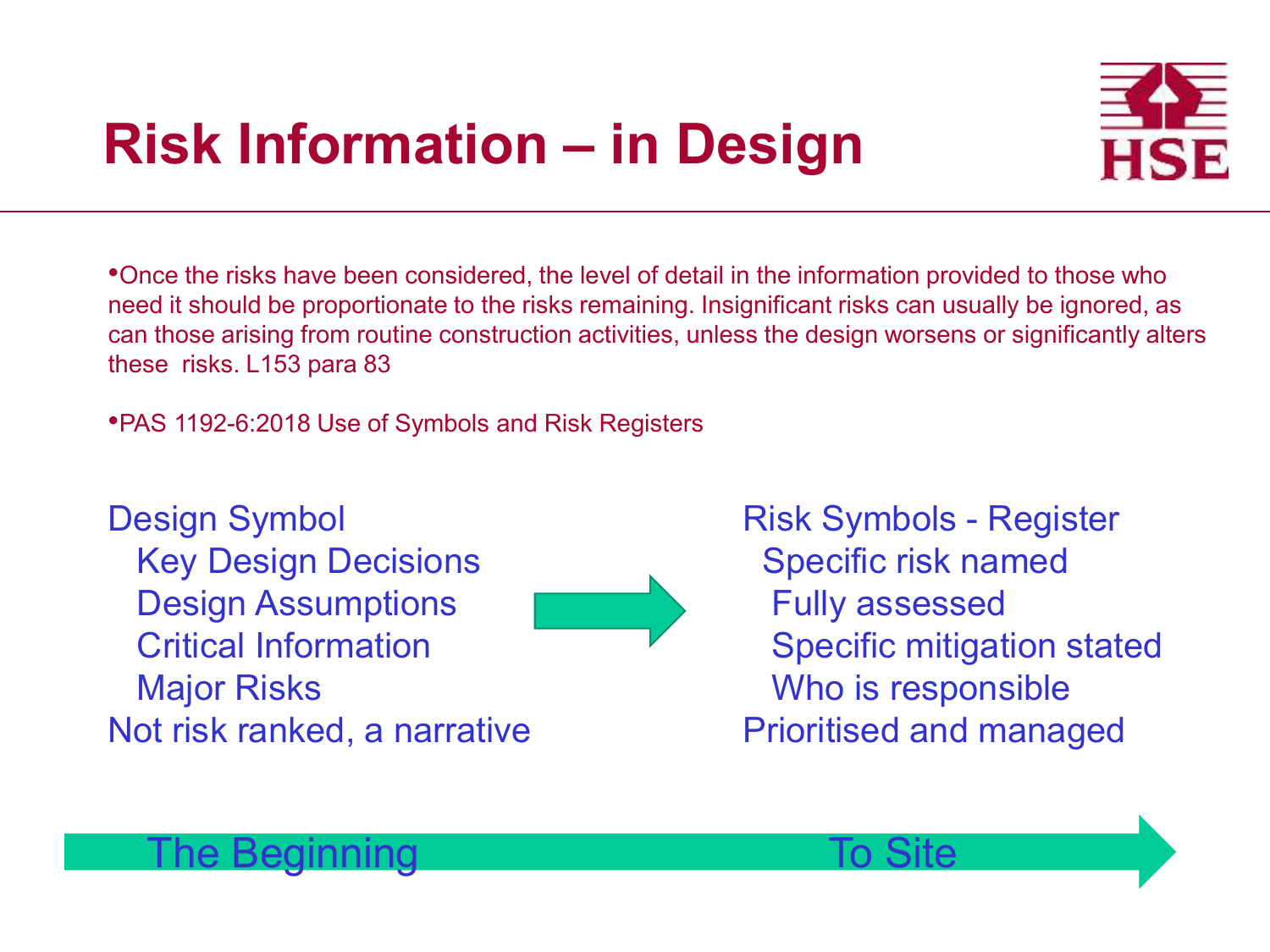## **Plan, Manage, Monitor – the PD Role To site – the Construction Phase**

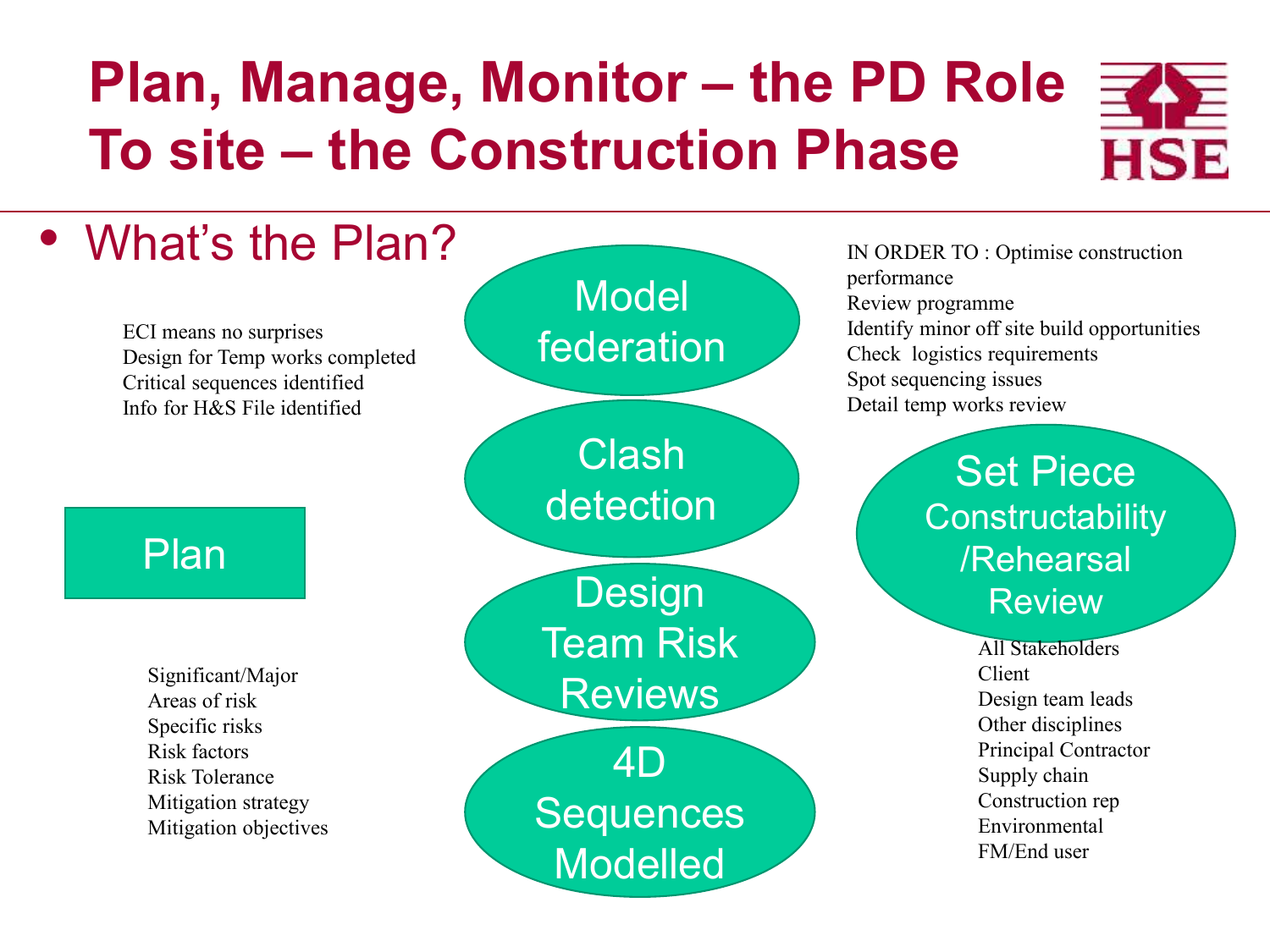



**Acknowledgements to Premtech and National Grid**

These are models created by Premtech (PD for Design phase) for National Grid to facilitate rehearsal events.

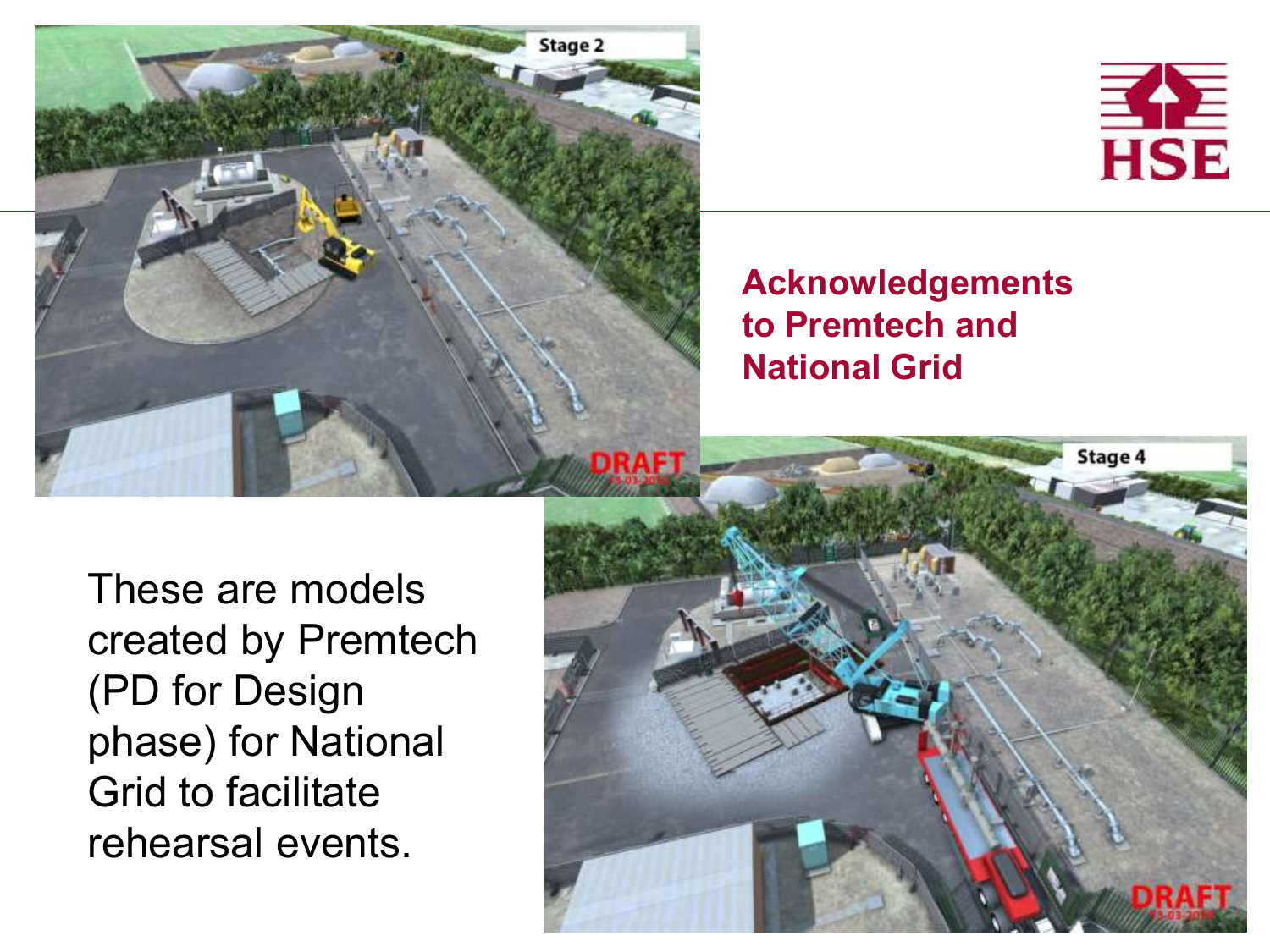## **Plan, Manage, Monitor – the PD Role Commissioning and Handover**

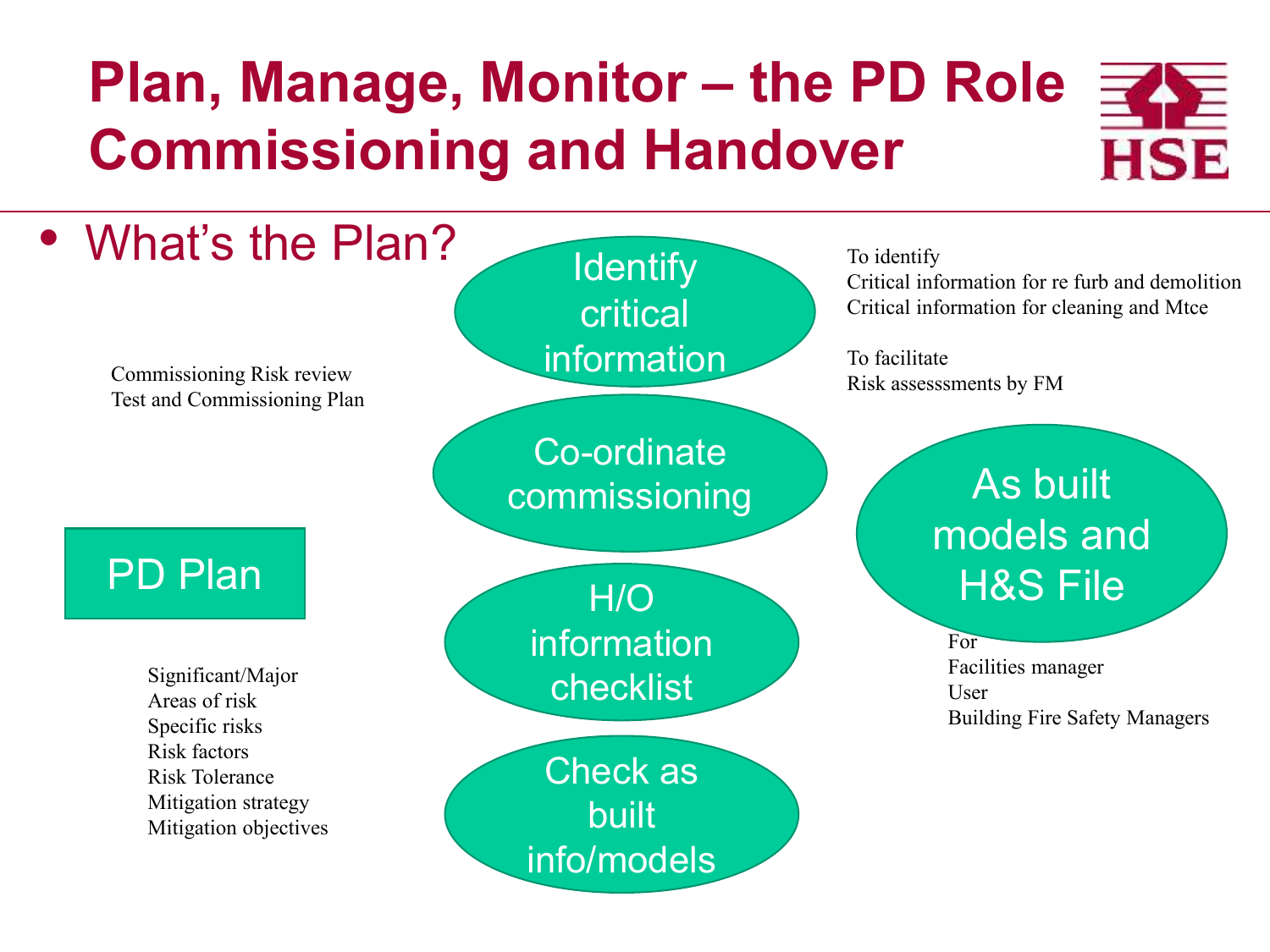#### **The Digital H&S File**



Structured H&S Information:

- Compliant H&S File
- Pertinent O&M data
- Readily accessible to end user
- **Clarity through** visualisation
- Pre Construction Information ready for future projects.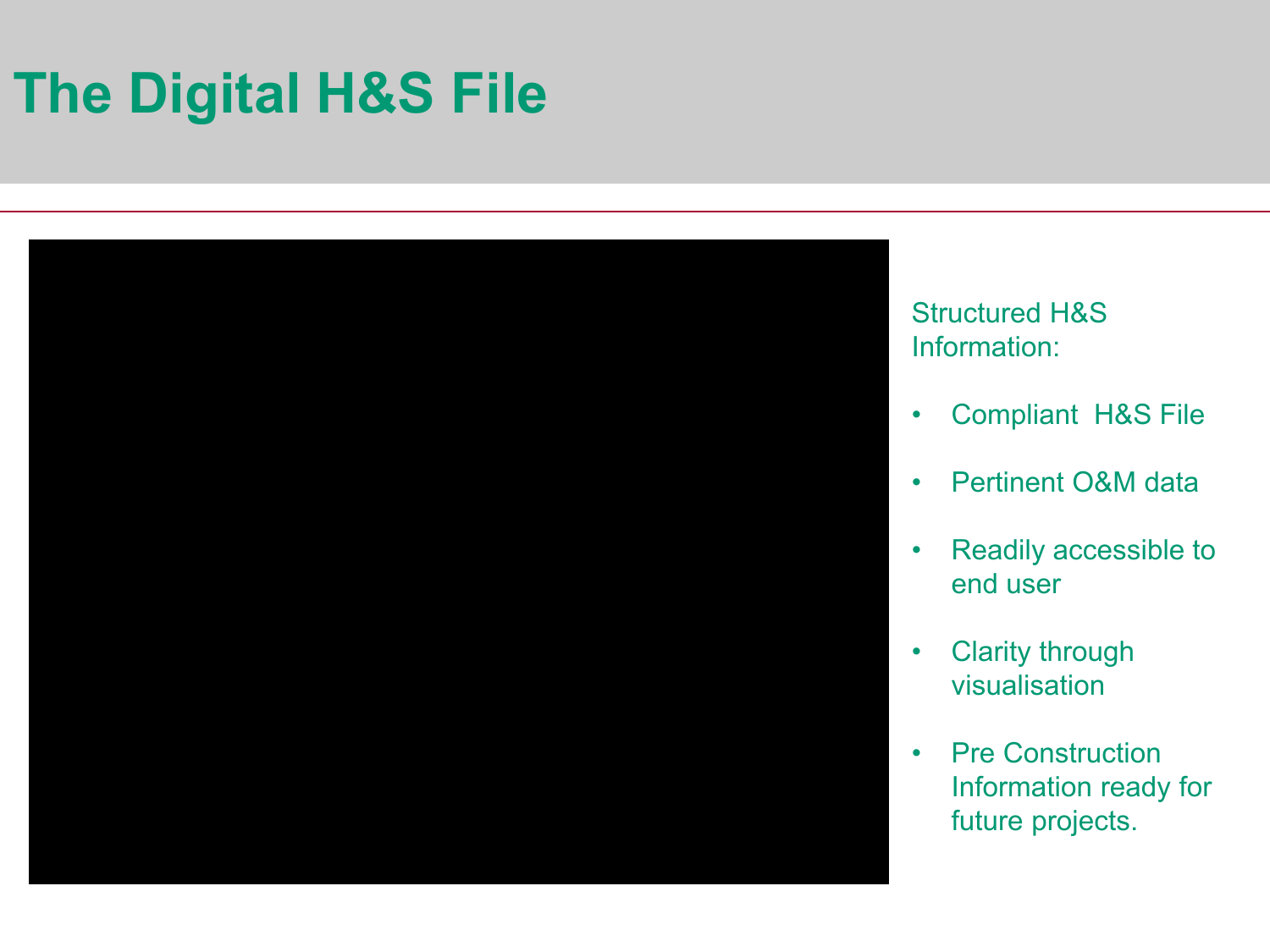- 1. Nos of escalated risks eliminated, reduced, controlled through subsequent design
- 2. Have design solutions used multiple mitigation strategies, eg considered substitution, HF review, technical innovation
- 3. Quantity and quality of model federation and clash detection not just spatial clashes
- 4. Nos of RFI's returned to design team
- 5. Attendance/participation of key stakeholders at design reviews
- 6. Level of feed forward detail of constructability/rehearsal review
- 7. Quality of PD Plan included all the green ovals
- 8. Assess quality of mitigation against Principles of Prevention
- 9. Engagement level of Client in risk management
- 10. Engagement level of PC/supply chain in ECI